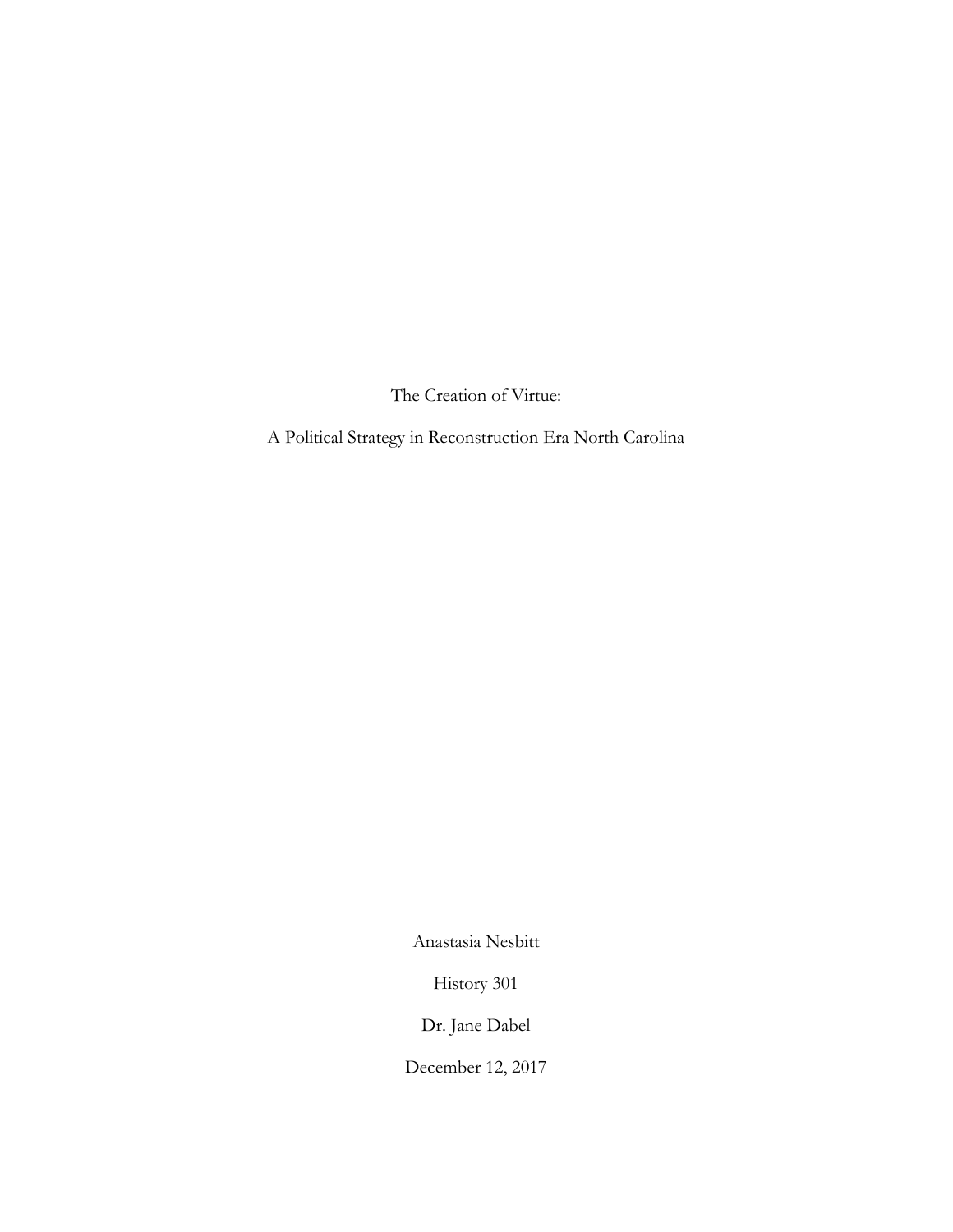New York Times journalist Frederick Law Olmstead noted in his study of the antebellum American South that only "a very slight value is placed upon female virtue among this [low] class."<sup>[1](#page-1-0)</sup> In the years preceding the Civil War, those in control of Southern society considered common white women not only to be unchaste but also "deviant and depraved."<sup>[2](#page-1-1)</sup> These women were dependent on labor in both the public and private spheres to ensure the survival of their families, placing them outside of the protective boundaries of the household. For poor white women and enslaved black women, the notion of "domestic privacy" that defined the social existence of elite white women was unattainable. Women of the lower class existed outside of "the place that properly belongs to her in the social system," a place of innocence, submission, and purity.<sup>[3](#page-1-2)</sup> Not only did poor white women's labor alienate them from notions of propriety, but it also created the circumstances for contact with slaves and free blacks who did not take part in proper society. [4](#page-1-3) Such contact was not encouraged as socially acceptable in the antebellum South. However, it was not treated with the lethal rage that became common during the Jim Crow era. Though racial slavery experienced disruption when white mothers bore black children (status followed the mother), the economic value of slave men mitigated the consequences of accusations of sexual violence or misconduct.<sup>[5](#page-1-4)</sup> In short, the base reputation of common white women prevented feelings of widespread outrage at their liaisons with black men.<sup>[6](#page-1-5)</sup>

<span id="page-1-0"></span><sup>1</sup> Olmsted, *Seaboard Slave States*, 508, quoted in Jeff Forret, *Race Relations at the Margins: Slaves and Poor Whites in the Antebellum Southern Countryside* (Baton Rouge: Louisiana State University Press, 2006), 200. <sup>2</sup> Jeff Forret, *Race Relations at the Margins*, 193-194.

<span id="page-1-2"></span><span id="page-1-1"></span><sup>&</sup>lt;sup>3</sup> "The True Woman," *Valley Virginian*, December 4, 1867. *Valley of the Shadow*, http://valley.lib.virginia.edu/news/vv1867/va.au.vv.1867.12.04.xml#01.

<span id="page-1-3"></span><sup>&</sup>lt;sup>4</sup> Victoria E. Bynum, *Unruly Women: The Politics of Social and Sexual Control in the Old South, Gender &* American Culture (Chapel Hill: University of North Carolina Press, 1992), 46.

<span id="page-1-4"></span><sup>5</sup> Diane Miller Sommerville, "The Rape Myth in the Old South Reconsidered," *The Journal of Southern History* 61, no. 3 (August 1995): 491, https://doi.org/10.2307/2211870.

<span id="page-1-5"></span><sup>6</sup> Martha Elizabeth Hodes, *White Women, Black Men: Illicit Sex in the Nineteenth-Century South* (Bellevue: Yale University Press, 1997), 5.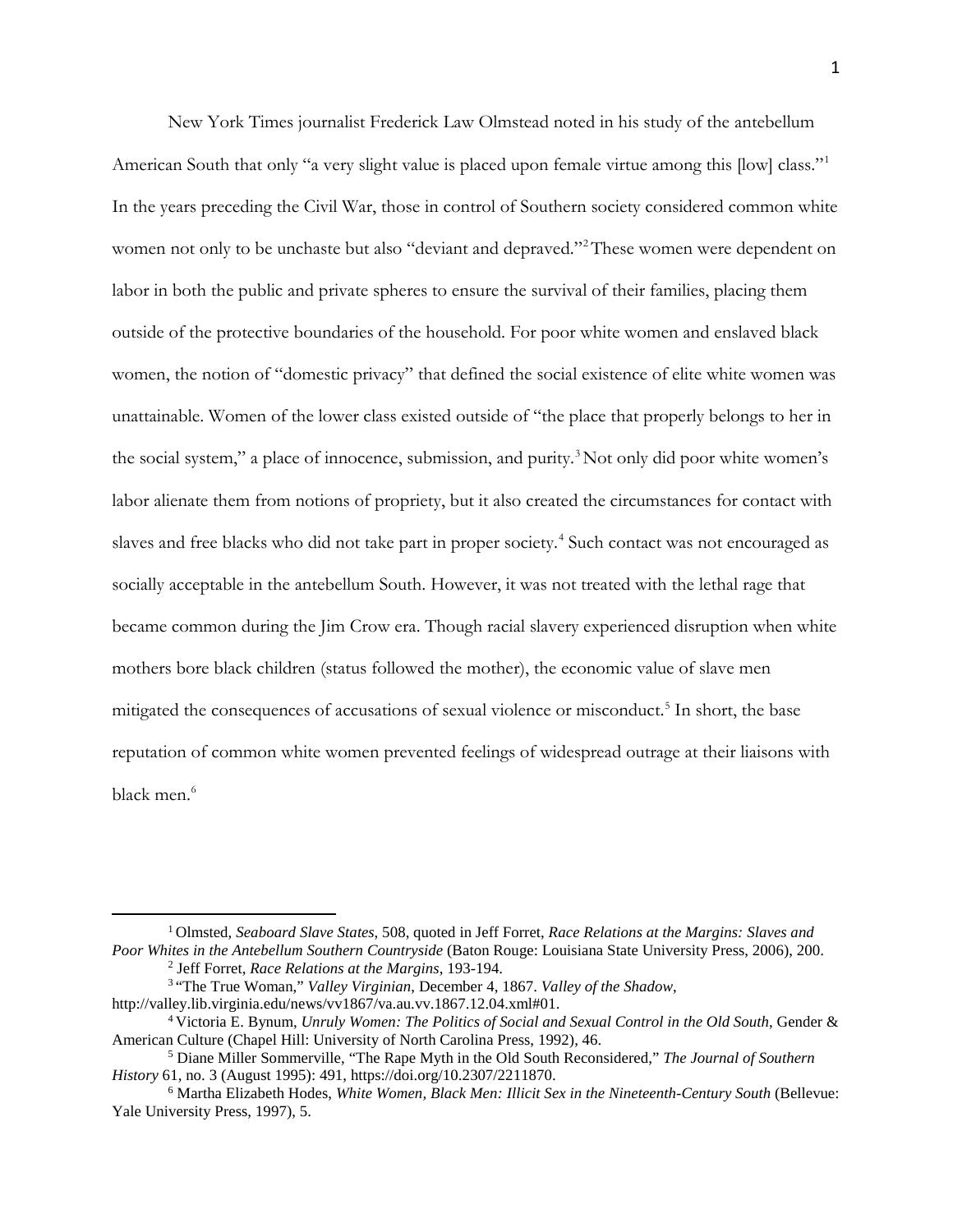Despite their low standing, postbellum, discourse centering on the vulnerability of poor white women and the hyper-sexual, violent nature of black men became commonplace.<sup>[7](#page-2-0)</sup> With the abolition of chattel slavery, the economic scaffolding of the South, those landed elites suffered significant reductions in profit with the loss of slave labor, exacerbating sentiments of bitterness and underlying white supremacy. African Americans were eager to test the limits of their new freedom, rejecting previous social boundaries and participating actively in the public sphere. Furthermore, during reconstruction, black men asserted themselves as political entities, to the dismay of elite whites. Although poor white women held a humble position in the social hierarchy of the South prior to the Civil War, nevertheless elite white North Carolinian men uncharacteristically chose to elevate common white women to demonize black men as Reconstruction threatened the loss of property, social control, and political power to African Americans.

## **Section 1: Loss of economic control**

Regardless of their racial commonality, elite and poor whites did not share status. In the years preceding the disruption of the Civil War, the landed elite of North Carolina took measures to protect their property and livelihood. Until 1857, the fifty-acre rule effectively disenfranchised roughly half of the white males in the state.<sup>[8](#page-2-1)</sup> Through their possession of landed property, elite men maintained largely exclusive control over the political sphere, using that monopoly to further their profits through tax reductions for slave property.This fact did not endear landed whites to their economically less-fortunate cousins. When it was time to fight the Civil War for the protection of elite property, poor white men often did so reluctantly. As the fighting crawled on and circumstances on the home front became increasingly desperate, the likelihood that a North

<sup>7</sup> Hodes, *White Women, Black Men, 147*.

<span id="page-2-1"></span><span id="page-2-0"></span><sup>8</sup> David Brown, *North Carolinians in the Era of the Civil War and Reconstruction*, ed. Paul D Escott (Chapel Hill: University of North Carolina Press, 2008), 16-17, http://site.ebrary.com/id/10535716. (Accessed October 12, 2017)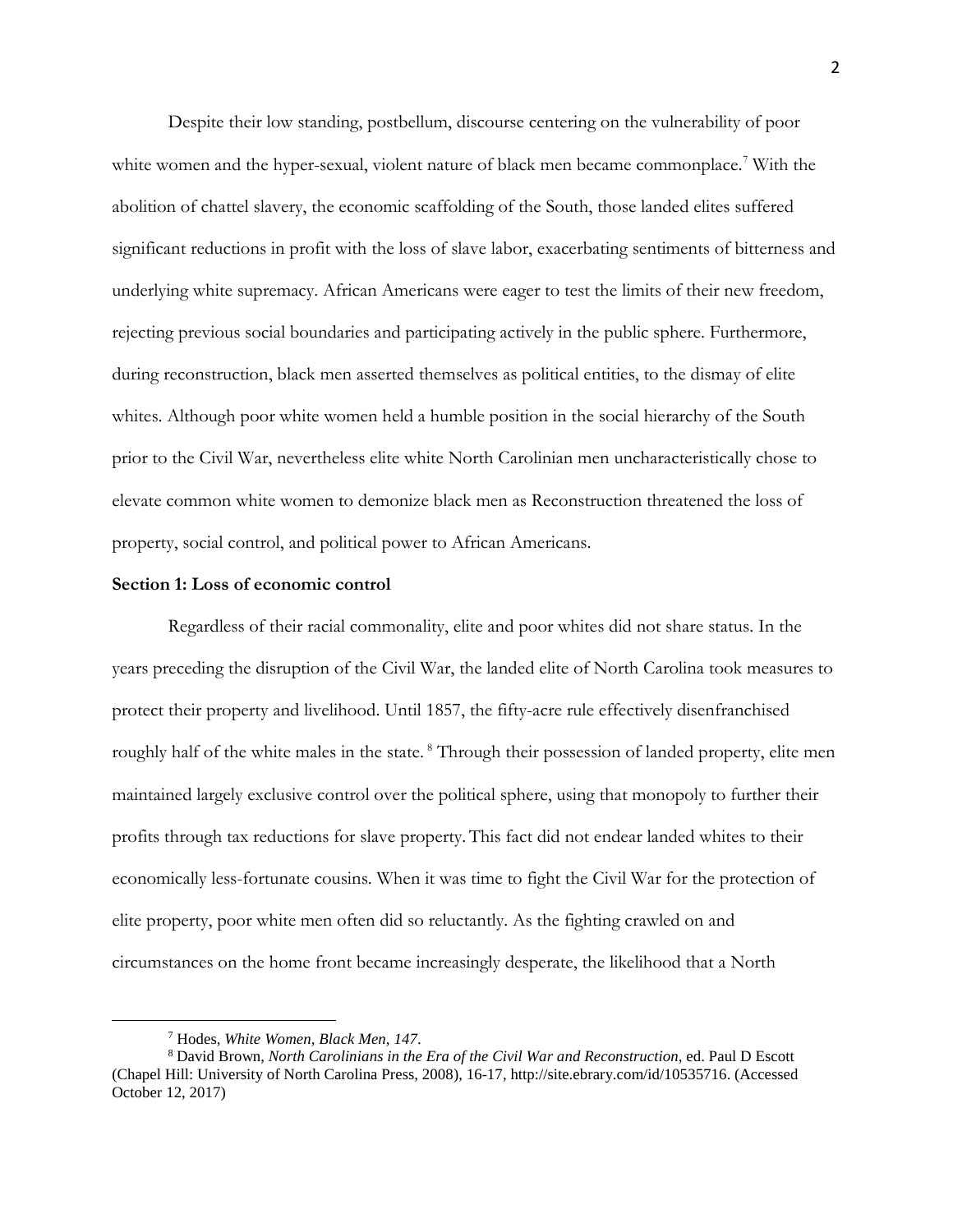Carolinian Confederate soldier would desert was directly related to his economic status.<sup>[9](#page-3-0)</sup>A soldier conscripted into military service was not present to plant fields or gather in a harvest; such an absence could be devastating to his family. According to Vincent Coyler, Superintendent of the Poor in North Carolina, "I had to attend to the suffering of poor whites as well as blacks."<sup>[10](#page-3-1)</sup> Coyler goes on to detail the high number of white North Carolinian men, women, and children that the Civil War had humbled to the point of requesting aid. Following the war's conclusion, mutual poverty began to link poor whites with newly-free blacks, threatening the political monopoly of the elite with the rule of the "dirty unwashed scum."[11](#page-3-2) Should these lowly populations of North Carolina unify, the white elite would risk losing their exclusive grasp on wealth and power.

While poor whites in North Carolina grew increasingly disillusioned with elite control, African Americans used the years of Reconstruction to assert control over their labor against the directions and best interests of their former owners. After Emancipation, black people were no longer legally bound to their masters; work hours supplied by rural black laborers fell between 28 and 37 percent from the antebellum amount.<sup>[12](#page-3-3)</sup> As ex-slaves rejoiced in their new-found freedom, they actively threw off the standards of labor that had oppressed them under slavery. African Americans demanded higher pay from their masters-turned-employers and spent more time in leisure with family. Furthermore, if a type of labor did not suit them, they no longer did it.<sup>[13](#page-3-4)</sup> African Americans exited rural areas in mass, seeking reunification with family members dispersed by slavery

<span id="page-3-0"></span><sup>9</sup> Judkin Browning, "Removing the Mask of Nationality: Unionism, Racism, and Federal Military Occupation in North Carolina, 1862-1865," *The Journal of Southern History* 71, no. 3 (August 1, 2005): 603, https://doi.org/10.2307/27648821.

<span id="page-3-1"></span><sup>&</sup>lt;sup>10</sup> Vincent Coyler, "Former Superintendent of the Poor in the Department of North Carolina to the Chairman of the American Freedman's Inquiry Commission," May 25, 1863, O-328 1863, Letters Received, series 12, Adjutant General's Office, Record Group 94, National Archives, http://www.freedmen.umd.edu/Colyer.htm.

<span id="page-3-2"></span><sup>11</sup> Paul D Escott, *Many Excellent People: Power and Privilege in North Carolina, 1850-1900.* (Chapel Hill: University of North Carolina Press, 1988), 121.

<span id="page-3-4"></span><span id="page-3-3"></span><sup>12</sup> Roger L. Ransom and Richard Sutch, *One Kind of Freedom: The Economic Consequences of Emancipation* (Cambridge [Eng.] ; New York: Cambridge University Press, 1977), 46.

<sup>13</sup> Escott, *Many Excellent People,* 111.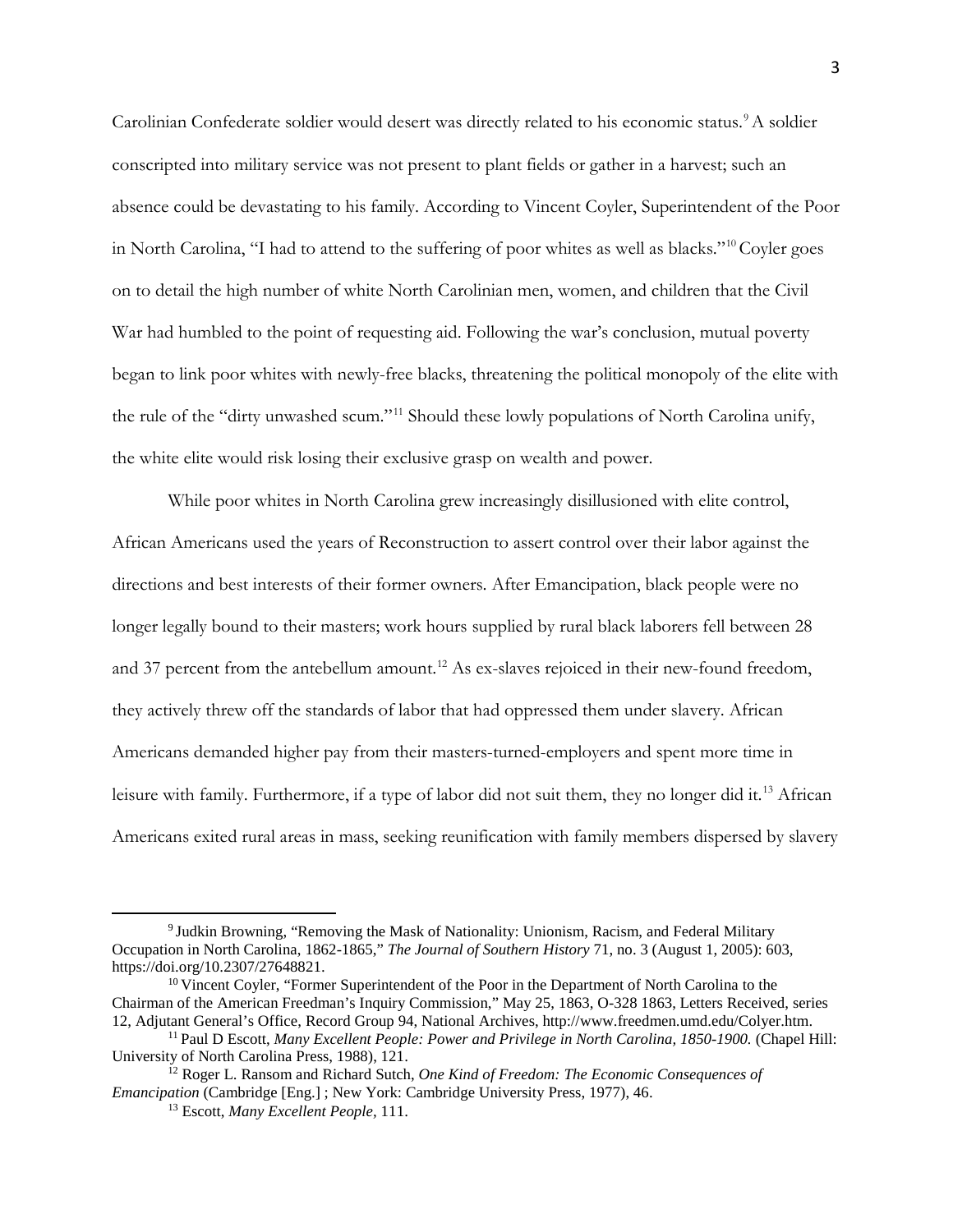and safety in numbers in urban areas. These actions, perceived as unjustified insubordination, were economically damaging to the white elite.<sup>[14](#page-4-0)</sup> By rejecting previous modes of labor and migrating away from rural areas, ex-slaves significantly slowed agricultural production, shrinking landed white men's profit margins. Besides their indirect diminishment of white capital through labor practices, some African Americans utilized extra-legal means to supplement their incomes. Elite whites feared that ex-slaves would directly relieve them of their property post-war.<sup>[15](#page-4-1)</sup> Still steeped in narratives of white supremacy and the ingrained presence of slavery in Southern societies, landed North Carolinians did not accept their former slaves' actions as reasonable or justifiable reactions to hundreds of years of oppression. They interpreted them as direct threats to their economic profit.

 As African Americans flexed economic agency and common whites grew dissatisfied with their position in the Southern social hierarchy, elite whites began to fear that black North Carolinians would rebel and demand economic resources. Combined with increased Northern intervention during military reconstruction, North Carolina's landed population experienced tremors of change from all areas. While the agricultural economy slowed due to lack of labor and property losses counted in the billions of dollars, African American's new standing as free people forced white elites to interact with their ex-slaves in an unprecedented manner.<sup>[16](#page-4-2)</sup> Such interactions disturbed the sensibilities of ex-masters accustomed to absolute authority over their laborers. To mitigate the potentially disastrous effects of Emancipation on their economic interests, North Carolina instituted black codes to reinstate some semblance of order in the chaos. More specifically, the legislation of apprenticeship gave former masters "preference to other persons" in the selection

<span id="page-4-1"></span><span id="page-4-0"></span><sup>&</sup>lt;sup>14</sup> Ibid.<br><sup>15</sup> Dan T. Carter, *When the War Was over: The Failure of Self-Reconstruction in the South, 1865-1867* (Baton Rouge: Louisiana State University Press, 1985), 163-164.

<span id="page-4-2"></span><sup>16</sup> Thavolia Glymph and John J. Kushma, eds., *Essays on the Postbellum Southern Economy*, 1st ed, The Walter Prescott Webb Memorial Lectures 18 (College Station [Tex.]: Texas A&M University Press, 1985), 50-51.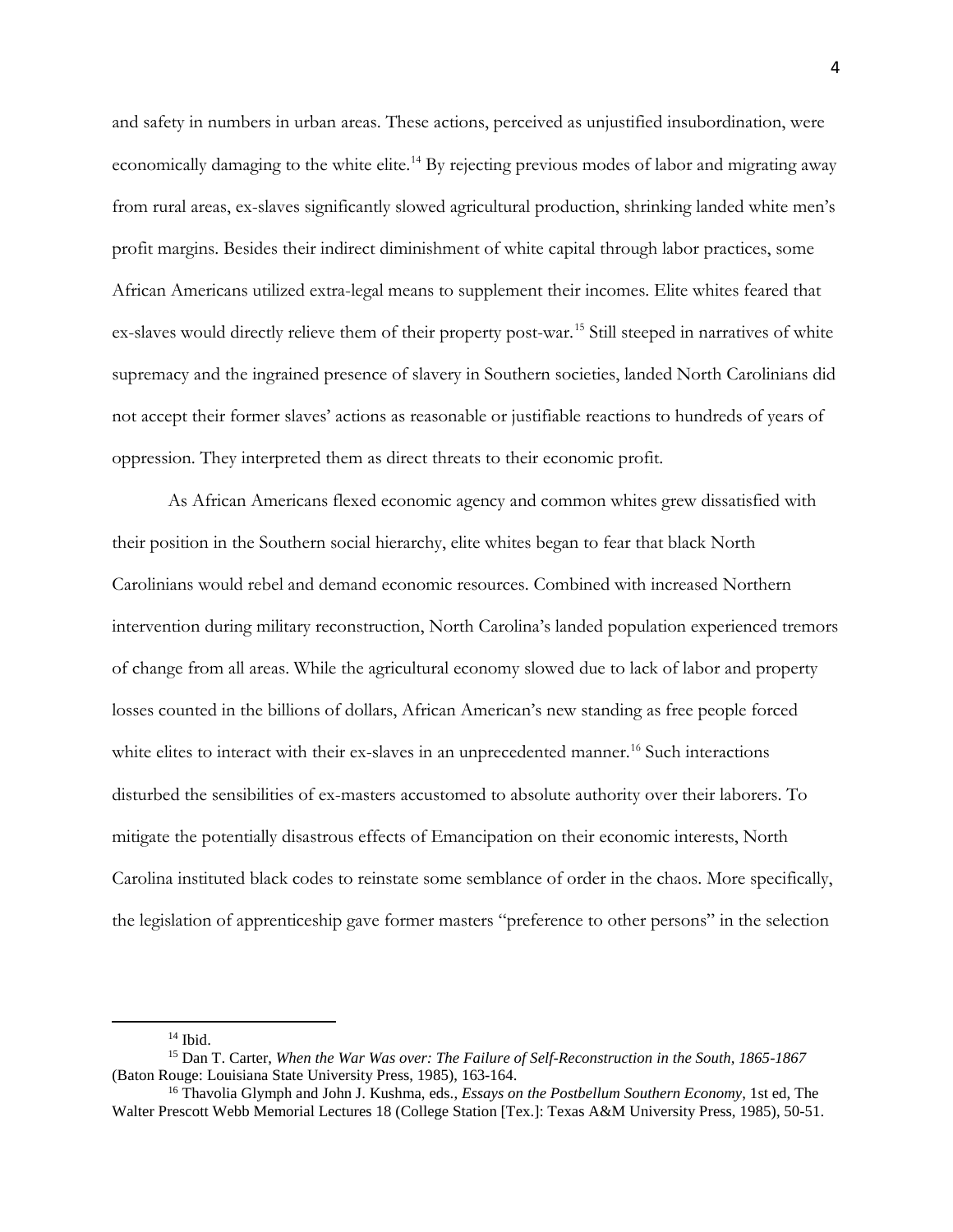of former slaves for labor.[17](#page-5-0) Despite their efforts to recreate slavery's economic structure in a postslavery society, elite North Carolinians were thwarted, at least temporarily, by the Civil Rights Act of 1866. Their land devaluing and federal occupation looming, landed whites feared "confiscation and negro dominion."[18](#page-5-1) The more African Americans flexed their economic agency, the more the elite white men tightened their grip on Southern society.

# **Section 2: Loss of social control**

Not only did the demise of chattel slavery alter the Southern economy, but it also began to rearrange the prevailing social hierarchy. No longer was the African American a docile, even amicable, subordinate. Those planter whites who had long assumed the loyalty of their slaves were often shocked to find that the affections that had previously marked the relationships with their property sprang from the coercive nature of slavery. One owner lamented that despite his "mild & humane care & control of the family Negroes," that they had grown increasingly intolerant of their station during the Civil War and rejected his overtures. [19](#page-5-2) After emancipation eroded propertied white men's economic position, even those who maintained a measure of paternalistic affection for their slaves before the war did away with such feelings altogether.<sup>[20](#page-5-3)</sup> While some ex-masters reacted to their altered social standing with African Americans with bitterness and detachment, most reacted with unbridled anger. Violence and crime erupted across North Carolina and reached such a level that Jonathan Worth, the state's first governor during Reconstruction, pleaded with newspaper editors to refrain from publishing damning stories that would reveal the conditions in the state. W. J. Yates of the *Charlotte Democrat* replied that he would censor his coverage to "maintain the good name

<span id="page-5-0"></span><sup>17</sup> North Carolina General Assembly, *Public Laws of North Carolina*, Public Laws of North Carolina, session of 1866, p. 99; and Senate Ex. Doc. no. 26, 39 Cong., 1 Sess., p. 197. March 10, 1866

<span id="page-5-3"></span><span id="page-5-2"></span><span id="page-5-1"></span><sup>18</sup> U.S. Department of Agriculture, *Report of the Commissioner…1867,* 105, quoted in Roger L. Ransom and Richard Sutch, *One Kind of Freedom: The Economic Consequences of Emancipation* (Cambridge [Eng.]; New York: Cambridge University Press, 1977), 51.

<sup>19</sup> Carter, *When the War Was Over,* 160-161.

<sup>20</sup> Escott, *Excellent People,* 103.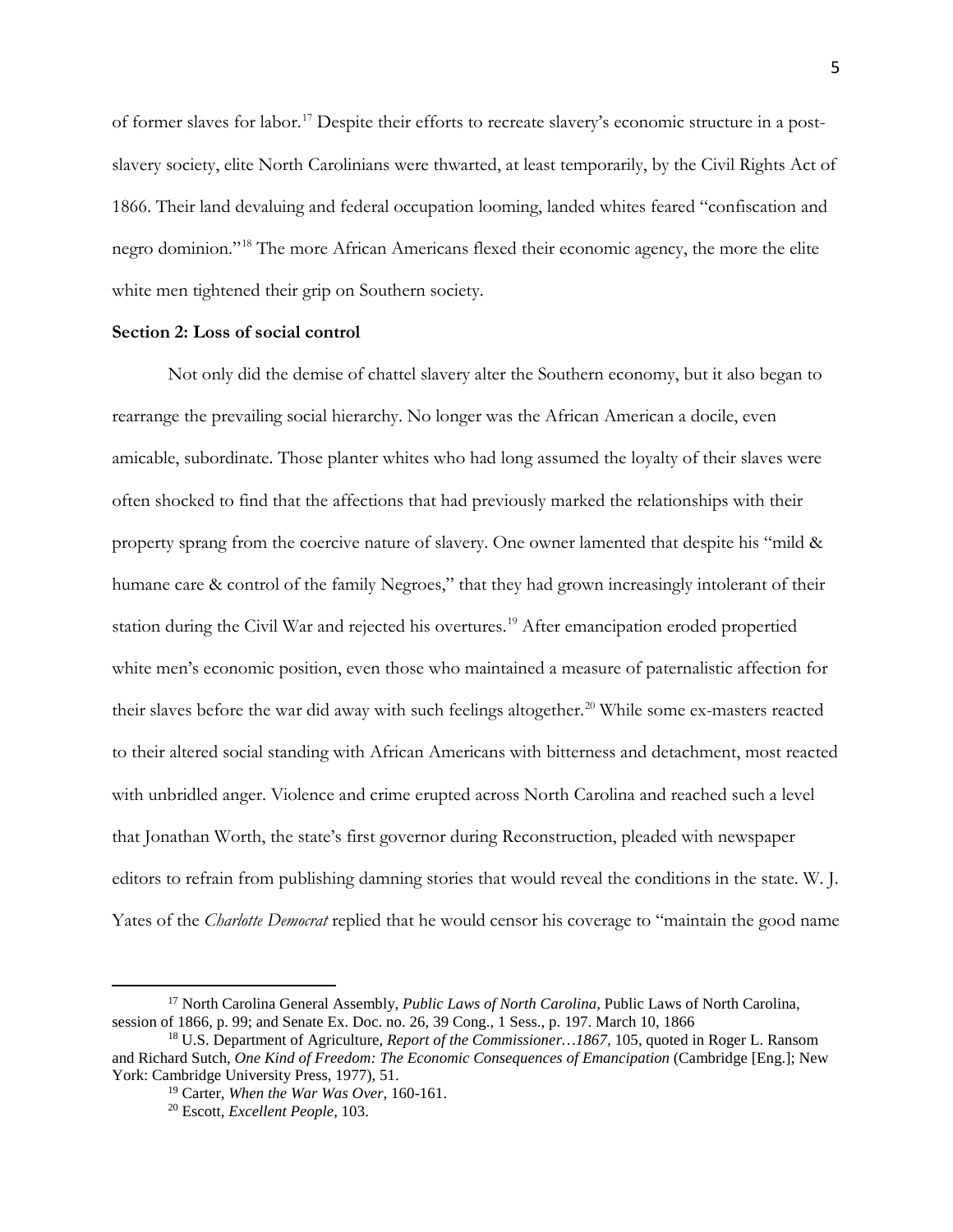of the state."[21](#page-6-0) Thus, emancipation violently ended the long-standing social structure that slavery had constructed in North Carolina.

Not willing to relinquish social authority so easily, North Carolina's elite reacted by reaffirming the status of whites as superior and deserving of social jurisdiction. As Sidney Andrews observed in his travels, "The curse of North Carolina [is] that the best men in the Convention stand by unblushingly in their places and repeat one after another… 'I believe in the white man only. I believe that this country was made for white men only..."<sup>[22](#page-6-1)</sup> Racism in the state was palpable and the notion of 'best men' affirmed white supremacy. As Southern society grappled with the unbound presence of African Americans, Southern white men manipulated the concept of 'best men' to limit the societal participation of black men. By its standards, the only men worthy of wielding significant influence over Southern society were those who, by action and ideology, exhibited a genteel quality.<sup>[23](#page-6-2)</sup> The North Carolina white elite maneuvered the notions of virtue, morality, and household authority to exclude black men from the social sphere. Based on his ability to maintain control over his household and elevate it through virtuous behavior, the 'best man' qualified to be a full member of society. By constructing standards that were both strict and malleable, the white elite of North Carolina created a notion of manhood that excluded black men from social participation.

As they utilized standards of morality and behavior to constrain black men socially, North Carolina's white elite invited common whites to join them as deserving members of society. In accomplishing this goal, elite whites appealed to the desires of poor whites for higher social standing and superiority, positions previously reserved only for the propertied classes. As status depended on

<span id="page-6-0"></span><sup>21</sup> W.J. Yates, *W.J. Yates to Gov. Jonathan Worth, January 24, 1866*, Letter, from the University of North Carolina, *Jonathan Worth Papers, 1798-1899*.

<span id="page-6-2"></span><span id="page-6-1"></span><sup>&</sup>lt;sup>23</sup> Glenda Elizabeth Gilmore, *Gender and Jim Crow: Women and the Politics of White Supremacy in North Carolina, 1896-1920*, Gender & American Culture (Chapel Hill: University of North Carolina Press, 1996), 62.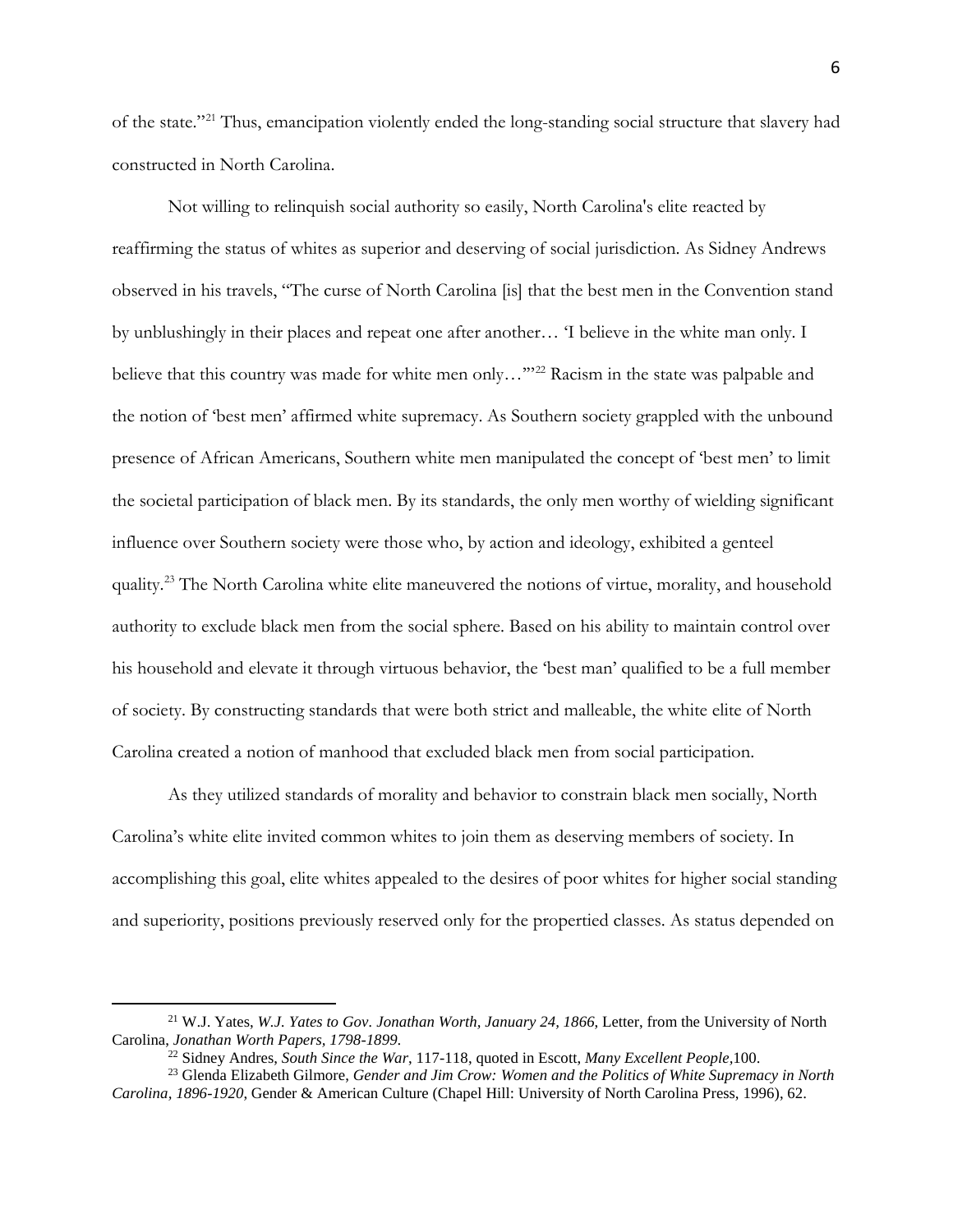the management of the household, poor white women became the vessel of the landed appeal. Despite their antebellum status in the social hierarchy as depraved and promiscuous, in the Reconstruction South, common white women's identity was subsumed under the non-sexual identity of their elite contemporaries which required protection from men and functioned as social currency. [24](#page-7-0) In *The Wilmington Daily Journal*, two editors bemoaned the potential societal consequences of the 1868 North Carolina state constitution. Should it be passed, the editors argued, public schools would coercively educate white children alongside black students, injecting their declaration with anxiety over the supposed threat that young black men posed to their white female counterparts.<sup>[25](#page-7-1)</sup> Because the proposed state-funded public schools would serve low-income students, this article served as part of the strategy to drum up support among common white men against the new constitution. In its attempt to reconstruct the social hierarchy of the South, the North Carolina Conservative Party created white men as heads of valuable households.

In addition to appealing to poor whites' desire for improved status, Conservative Party supporters linked black male suffrage with intermarriage and racial mixing in their quest to recreate slavery's social structure. *The Wilmington Daily Journal* shrieked, "IT IS IN THE POOR MAN'S HOUSE THAT THE NEGRO WILL ATTEMPT TO ENFORCE HIS EQUALITY."<sup>[26](#page-7-2)</sup> In their new-found concern for the well-being and social standing of common whites, North Carolina's elite pitted common whites against African American men to hold together the structure created by racial slavery. As reported by *The Raleigh Sentinel,* equal political standing for black men would result in the similar social standing of both races, decimating Southern society.<sup>[27](#page-7-3)</sup> Accordingly, Conservative

<sup>&</sup>lt;sup>24</sup> Diane Miller Sommerville, "The Rape Myth in the Old South Reconsidered," 488.

<span id="page-7-1"></span><span id="page-7-0"></span><sup>25</sup> Karin L. Zipf, "'The Whites Shall Rule the Land or Die': Gender, Race, and Class in North Carolina Reconstruction Politics," *The Journal of Southern History* 65, no. 3 (August 1999): 499-500, https://doi.org/10.2307/2588132.

<span id="page-7-3"></span><span id="page-7-2"></span><sup>&</sup>lt;sup>26</sup> "IT IS IN THE POOR MAN'S HOUSE THAT THE NEGRO WILL ATTEMPT TO ENFORCE HIS EQUALITY." *The Wilmington Daily Journal*, February 21 and March 27, 1868.

<sup>&</sup>lt;sup>27</sup> Zipf, "The Whites Shall Rule the Land or Die," 511-512.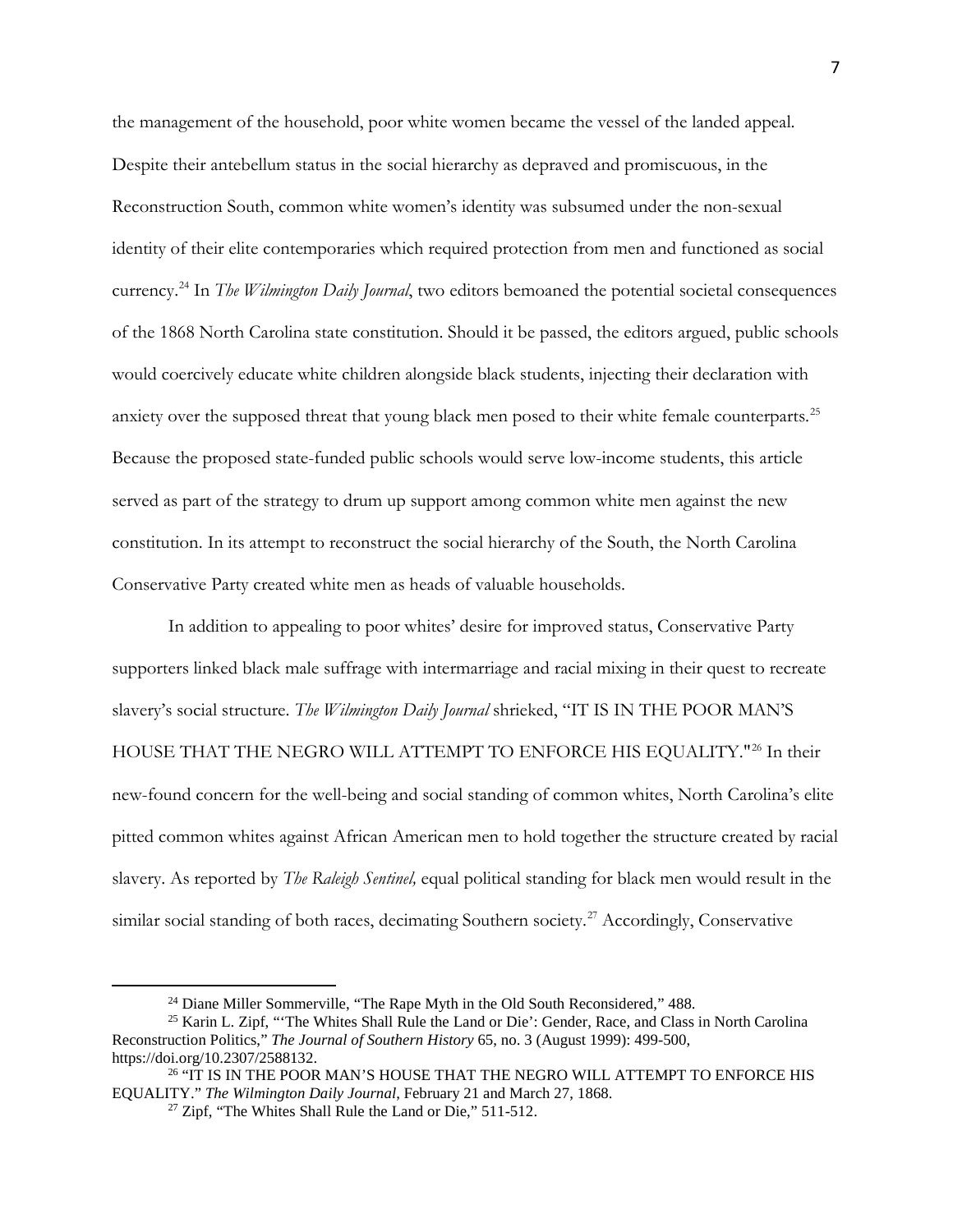mouthpieces treated sexual contact between black men and white women as the pinnacle of social degeneration. Though for a brief period during Radical Reconstruction Republican majorities repealed miscegenation laws, such measures did not last long. According to one North Carolina court in 1869, Reconstruction measures were "not intended to enforce social equality, but only civil and political rights."[28](#page-8-0) The court's statement goes on to extoll the benefits for both races of racial separation. To white elites, the distinction between North Carolina's black and white populations was necessary to maintain their position of power.

#### **Section 3: Loss of political power**

 $\overline{a}$ 

Though the changes to North Carolina's economy and society alarmed landed whites, the entrance of African Americans into the political sphere provoked the most animated response from the ruling class. With Emancipation, elite North Carolinians did not rejoice with their ex-slaves. Landed whites men's position as recognized political agents enabled their concentrated control over the economy and the private sphere; such a position was under threat. Under the Reconstruction Acts of 1867, participation in the Confederate rebellion was a means for disenfranchisement.<sup>[29](#page-8-1)</sup> President Andrew Johnson's pardon of ex-Confederates explicitly excluded those with high military, civil, or diplomatic rank.<sup>[30](#page-8-2)</sup> As many landed whites were active participants in the Confederacy, this act chipped away at the elite monopoly that had traditionally controlled North Carolina politics. With the passage of the Thirteenth, Fourteenth, and Fifteenth amendments in quick succession from 1865 to 1870, North Carolina became home to a significant population of legally franchised

<span id="page-8-0"></span><sup>&</sup>lt;sup>28</sup> Peter Bardaglio, "'Shameful Matches': The Regulation of Interracial Sex and Marriage in the South before 1900.," in *Sex, Love, Race: Crossing Boundaries in North American History*, ed. Martha Elizabeth Hodes (New York: New York University Press, 1999), 123.

<span id="page-8-1"></span><sup>29</sup> U.S. Congress, "Section 5.," First Reconstruction Act, 1867. http://www.learnnc.org/lp/editions/nchistcivilwar/4821 (accessed October 25, 2017). 30 President Andrew Johnson, "A Proclamation," May 25, 1865, America's Reconstruction: People and

<span id="page-8-2"></span>Politics After the Civil War, University of Houston Digital History,

http://www.digitalhistory.uh.edu/exhibits/reconstruction/section4/section4\_pardon1b.html (accessed October 23, 2017).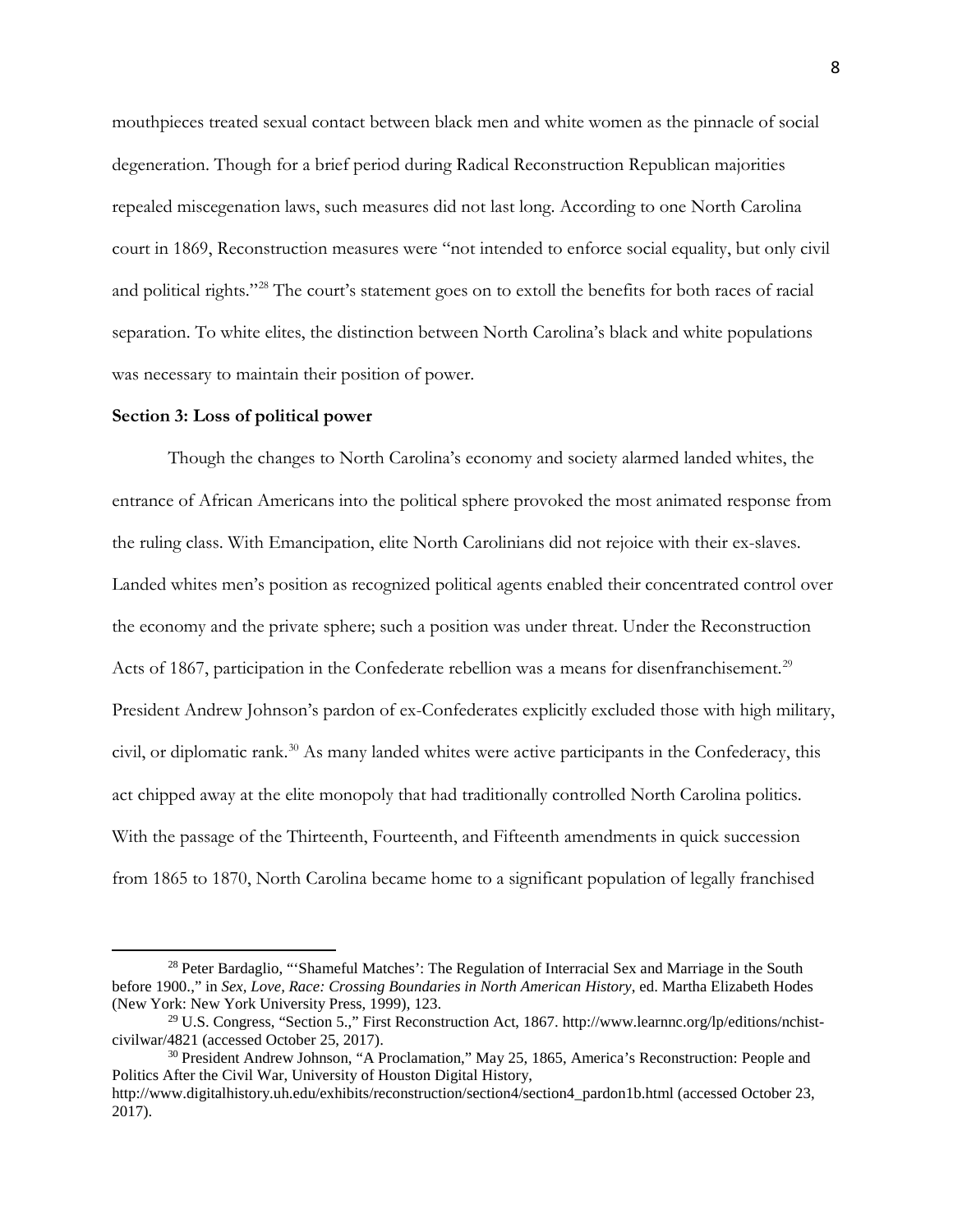black men, a substantial political force.<sup>[31](#page-9-0)</sup> In Greenville County alone, African Americans made up fifty percent of the total population.<sup>[32](#page-9-1)</sup> The western counties did not possess such a significant exslave population. However, the North Carolina African American population was sizable enough to pose a threat to white elite political reign. Moreover, with the rise of the Republican Party and its policies of Radical Reconstruction, common whites began to unify with newly enfranchised blacks to work for their common interests.<sup>[33](#page-9-2)</sup> Should this new coalition succeed in gaining the political majority, elite whites would risk losing their ability to influence legislation to their benefit.

Despite the fact that African American men's political power was relatively circumscribed postwar, the white elite lamented their invasion of North Carolina politics. Passed in 1866 before the control of federal military reconstruction, the North Carolina General Assembly's black codes mandated that African Americans could not complete transactions involving large sums of money without a white witness. The codes also mandated that blacks could not testify in court against whites without their explicit consent. Among other legal limitations, the black codes legislated that a black man convicted of "assault with an attempt to commit rape upon the body of a white female, shall suffer death."<sup>[34](#page-9-3)</sup> Democrats also celebrated the passage of a resolution against intermarriage, a defeat against "the loathsome doctrine of negro equality.["35](#page-9-4) Despite myriad limitations, African Americans relentlessly sought to have a seat at the political table. According to the *North Carolina Times,* they celebrated their new-found freedom "in a very appropriate and successful manner" with

<span id="page-9-0"></span><sup>&</sup>lt;sup>31</sup> "Registration Scenes," *Harper's Weekly*, September 28, 1867, *Civil War Era NC*, https://cwnc.omeka.chass.ncsu.edu/items/show/171, (accessed October 26, 2017).

<span id="page-9-1"></span><sup>&</sup>lt;sup>32</sup> Laura F. Edwards, "Sexual Violence, Gender, Reconstruction, and the Extension of Patriarchy in Granville County, North Carolina," *The North Carolina Historical Review* 68, no. 3 (19910701): 241-243.

<sup>33</sup> Escott, *Many Excellent People: Power and Privilege in North Carolina, 1850-1900,* 118-119. <sup>34</sup> North Carolina General Assembly, *Public Laws of North Carolina*, Public Laws of North Carolina,

<span id="page-9-3"></span><span id="page-9-2"></span>session of 1866, p. 99; and Senate Ex. Doc. no. 26, 39 Cong., 1 Sess., p. 197. March 10, 1866

<span id="page-9-4"></span><sup>35</sup> Alfred L. Price and David Fulton, "The 'Constitutional Convention,' (So Called)," *Wilmington Journal,*  March 27, 1868.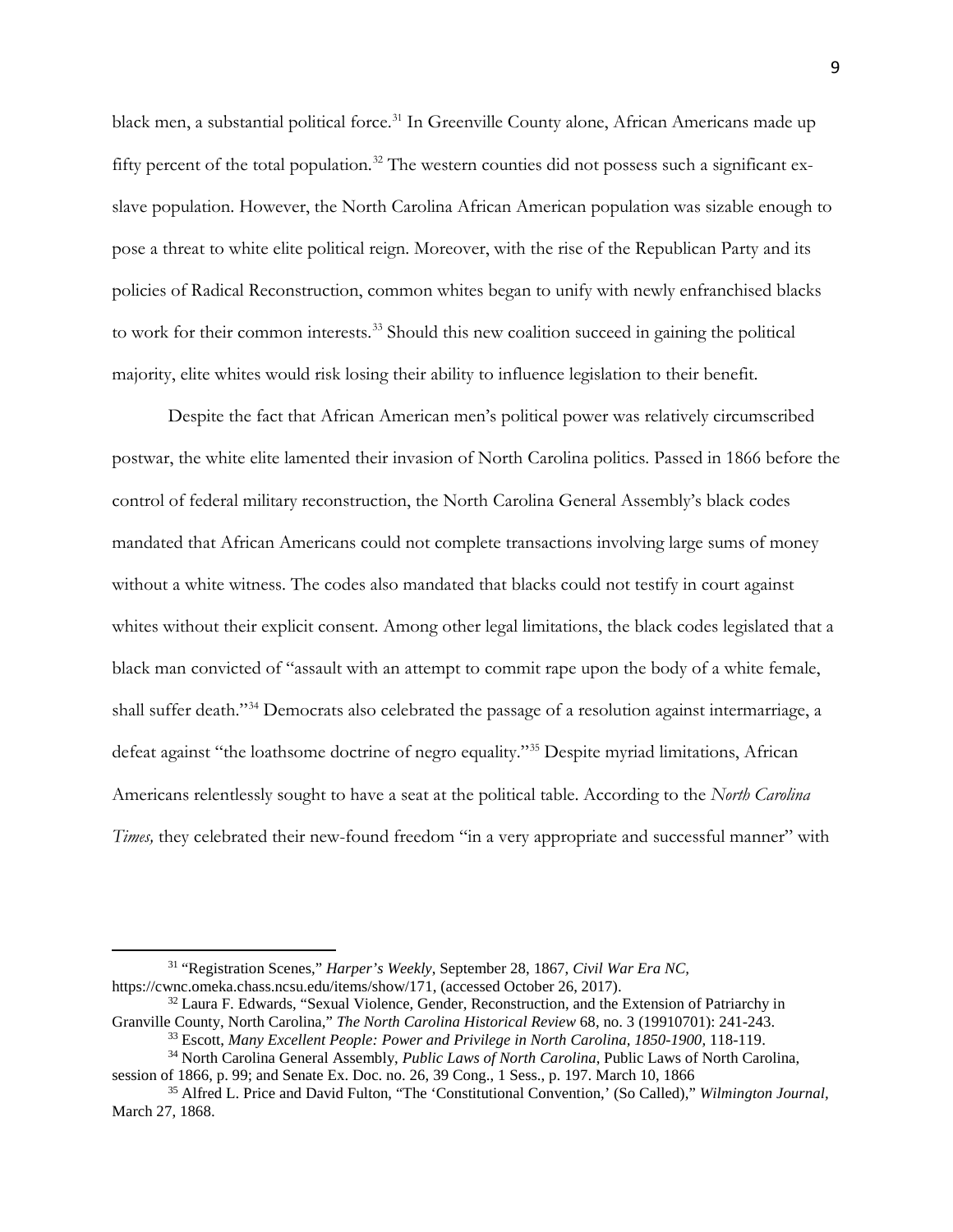"shining faces."[36](#page-10-0) North Carolina's black population worked toward civil rights, demanded fair wages and education, and called for the abolishment of laws that encoded discrimination.<sup>[37](#page-10-1)</sup> Elite whites saw the entrance of African Americans into politics as a direct threat to their authority over society and their dependents: white women.

With the recent advent of black political activity, the presidential election and state constitutional convention of 1868 provided the Conservative party and its progeny, the Democrats, and opportunity to erupt in their disgust for Republican political control.<sup>[38](#page-10-2)</sup> When the Republicancontrolled convention proposed the recitation of an oath that reaffirmed the authority of the Constitution, including the Reconstruction amendments, as a requirement for suffrage, Democrats balked. By their estimation, this proposal discriminated against Democrats by forcing them to renounce their repulsion for federal control or risk disenfranchisement. The Democratic *Wilmington Journal* cried "It is in perfect keeping with the character of your [Republican] party to recommend low and vile men to the exclusion of some of the best and purest men in North Carolina."<sup>[39](#page-10-3)</sup> In their quest to combat their political advancement of black men, Democrats hurled every accusation imaginable at black men. According to Democrats, black men were mentally feeble, animalistic, easily-manipulated, and, most importantly, sexually predatory towards white women.<sup>[40](#page-10-4)</sup>

As elite whites strategized against black political power, accusations of sexual violence by black men increased. While both victims of assault and news media only sparsely reported rape cases in the years before the Civil War, articles with such vulgar titles as "A Young Lady Abducted and

<span id="page-10-0"></span><sup>36</sup> Joy, George Mills, "North Carolina Times: articles on the celebration of the Emancipation Proclamation, 1864.," *North Carolina Times*, January 16, 1864. *North Carolina Digital Collections*, http://digital.ncdcr.gov/cdm/compoundobject/collection/p15012coll8/id/13352/rec/15

<sup>37</sup> Escott, *Many Excellent People,* 106.

<span id="page-10-2"></span><span id="page-10-1"></span><sup>38</sup> Rebecca Edwards, *Angels in the Machinery: Gender in American Party Politics from the Civil War to the Progressive Era* (New York: Oxford University Press, 1997), 21.

<span id="page-10-4"></span><span id="page-10-3"></span><sup>39</sup> Alfred L. Price and David Fulton, "The 'Constitutional Convention,' (So Called)," *Wilmington Journal,*  March 20, 1868.

<sup>40</sup> Zipf, "The Whites Shall Rule the Land or Die."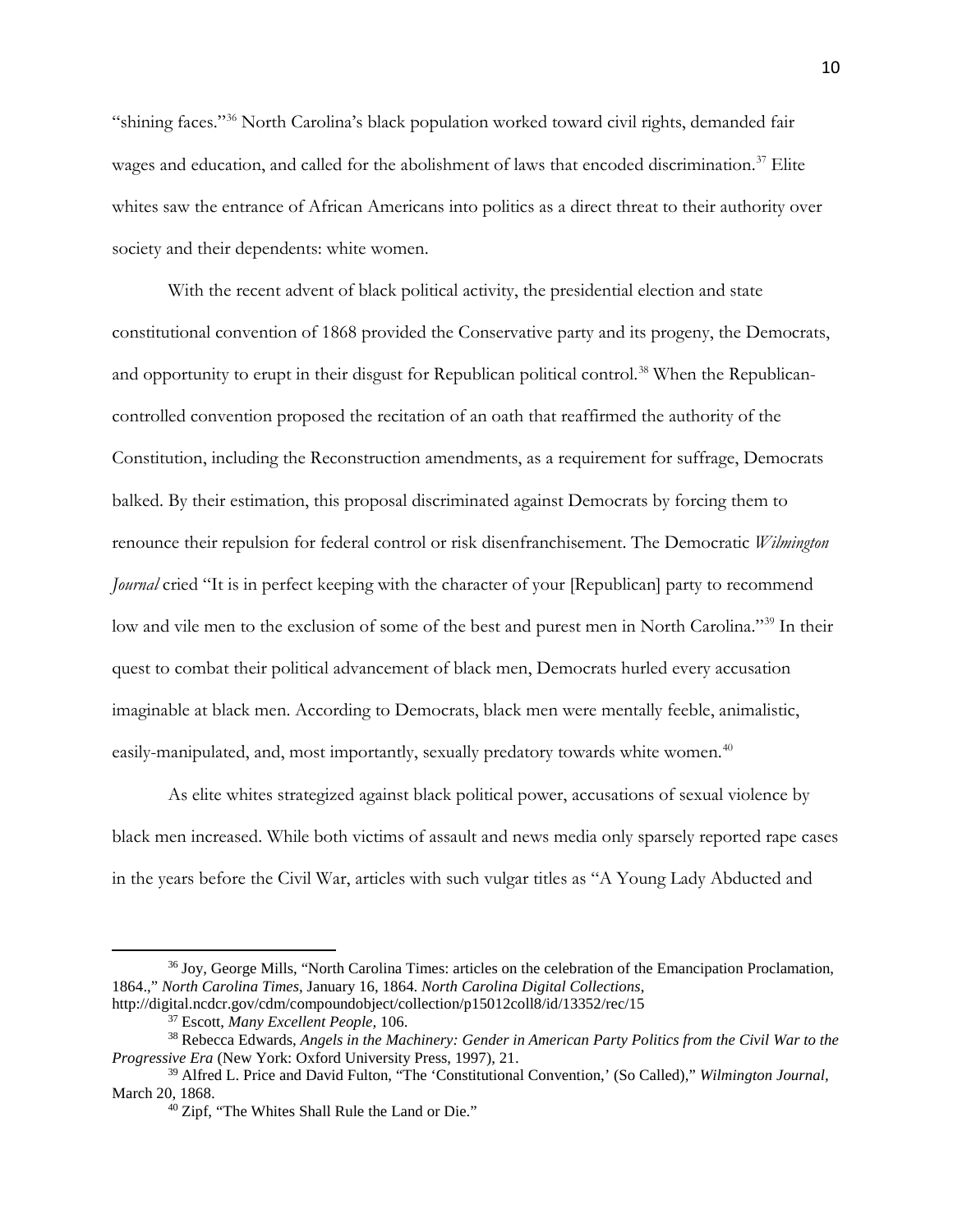Her Ravisher Skinned Alive" began to crop up in Southern newspapers during Reconstruction.<sup>[41](#page-11-0)</sup> Predictably, the "ravisher" in this article was an African American man. Through their demonization of black men, Democrats linked sexual violence to the Republican Party, a proponent of civil rights and equal suffrage. As Rebecca Edwards succinctly argues, "If enfranchised black men were guilty of rape, Republican officials were the surrogate rapists." [42](#page-11-1) Republicans fired back, using Democrats own hysteria over black male sexuality and political power to portray Democrats as ignorant, corrupt, and undemocratic.<sup>[43](#page-11-2)</sup> Their counterattack, however, did not halt Democrat's chosen strategy. In the case of Sarah Daniel and the Cooper brothers, Conservative governor Jonathan Worth used the alleged rape of a white woman by black men to simultaneously endear poor white men, assert control over the African American population, and decry the horrors of federal occupation and Republican control.<sup>[44](#page-11-3)</sup> Thus, accusations of black-on-white sexual violence became the preferred political weapon in the white supremacist arsenal.

The North Carolina white elite reacted to the political threat of emancipation and Republicanism with sexually-loaded accusations of depravity. With their economic gains diminished and their social control wavering, landed white men strove to steer their impoverished counterparts away from political unification with African Americans and toward a policy of universal white supremacy. The chosen strategy in this endeavor was the demonization of black men contrasted with the societal purification of poor white women. As Reconstruction dragged on, Republicans lost their majority in North Carolina and other ex-Confederate states. Furthermore, the void left by the

<span id="page-11-0"></span><sup>41</sup> "A Young Lady Abducted and Her Ravisher Skinned Alive," *Staunton Spectator*, October 15, 1867. *Valley of the Shadow*, http://valley.lib.virginia.edu/news/ss1867/va.au.ss.1867.10.15.xml#04

<span id="page-11-2"></span><span id="page-11-1"></span><sup>&</sup>lt;sup>42</sup> Edwards, *Angels in the Machinery*, 22.<br><sup>43</sup> Thomas Nast, "This is a White Man's Government," September 3, 1868, and "Would You Marry Your Daughter to a Nigger," July 11, 1868, *Harper's Weekly,* http://elections.harpweek.com/1868/cartoons-1868f.asp?UniqueID=1&Year=1868, (accessed October 25, 2017). 44 Laura F. Edwards, "The Disappearance of Susan Daniel and Henderson Cooper: Gender and Narratives

<span id="page-11-3"></span>of Political Conflict in the Reconstruction-Era U.S. South," *Feminist Studies* 22, no. 2 (1996): 370-317, https://doi.org/10.2307/3178419.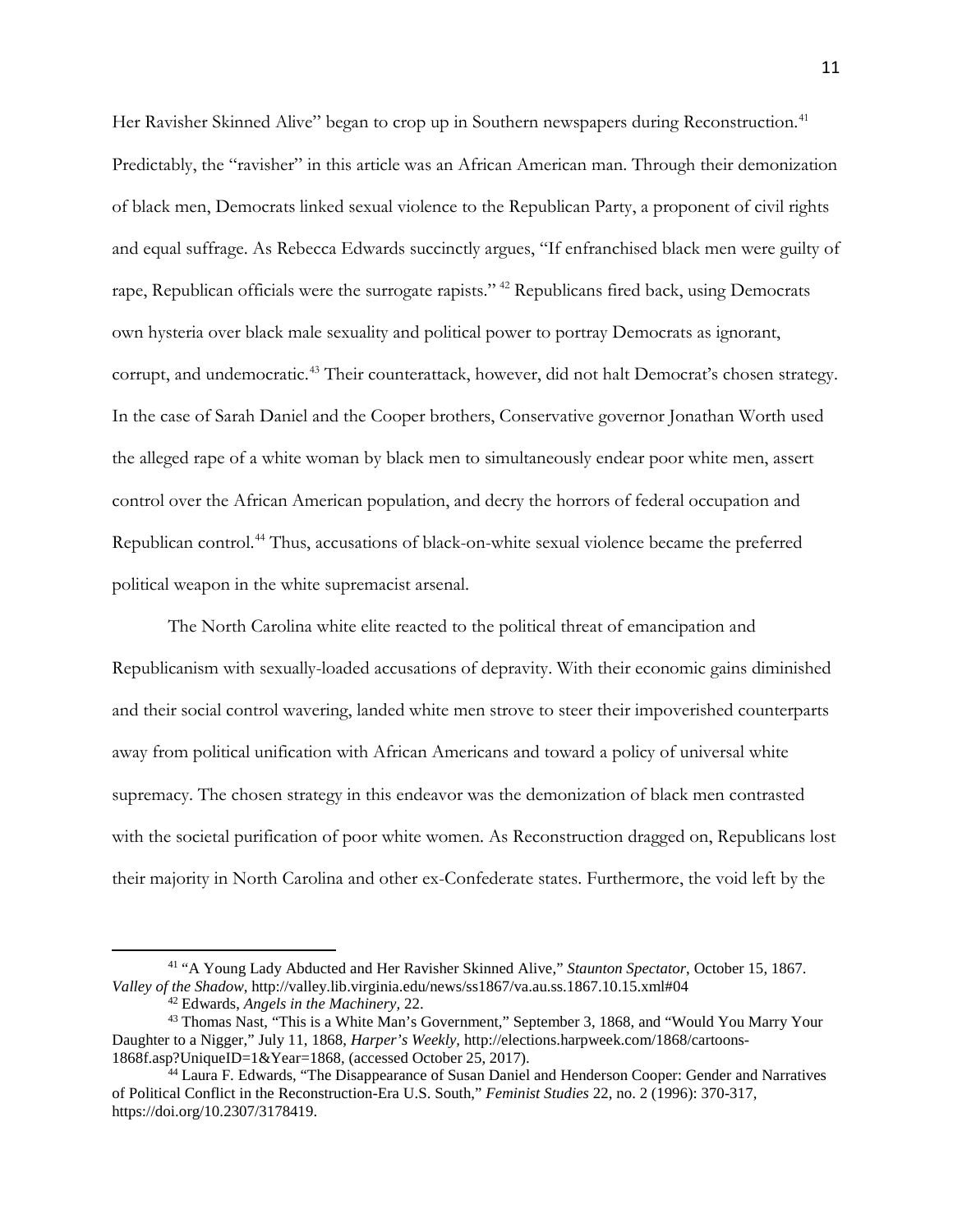federal government with the termination of military reconstruction preceded the escalation of racial violence and the rise of militant white supremacist groups.<sup>[45](#page-12-0)</sup> As the  $19<sup>th</sup>$  century progressed, the South became more volatile and public discourse slandering black men as rapists only increased, accompanied by extra-legal execution. In 1892, lynching reached its lethal peak, with the alleged rape of white women as a prevalent justification. [46](#page-12-1) This tragic spike in allegations and murders did not reflect an increase in sexual crime perpetrated by black men, but rather the racist hysteria of whites and their attempt to assert white supremacy. Though the sexually-charged politics of the North Carolina elite served a specific and temporally-defined purpose, in the years following Reconstruction this strategy expanded and entrenched racial violence in the United States.

<span id="page-12-1"></span><span id="page-12-0"></span><sup>45</sup> Wells, Ida B. "The New Cry," *Southern Horrors: Lynch Law in All Its Phases.* Ebook. Salt Lake City: The Project Gutenberg Literary Archive Foundation, 1894. http://www.gutenberg.org/files/14975/14975-h/14975 h.htm (accessed October 14, 2017).

<sup>46</sup> Hodes, *White Women, Black Men,* 178.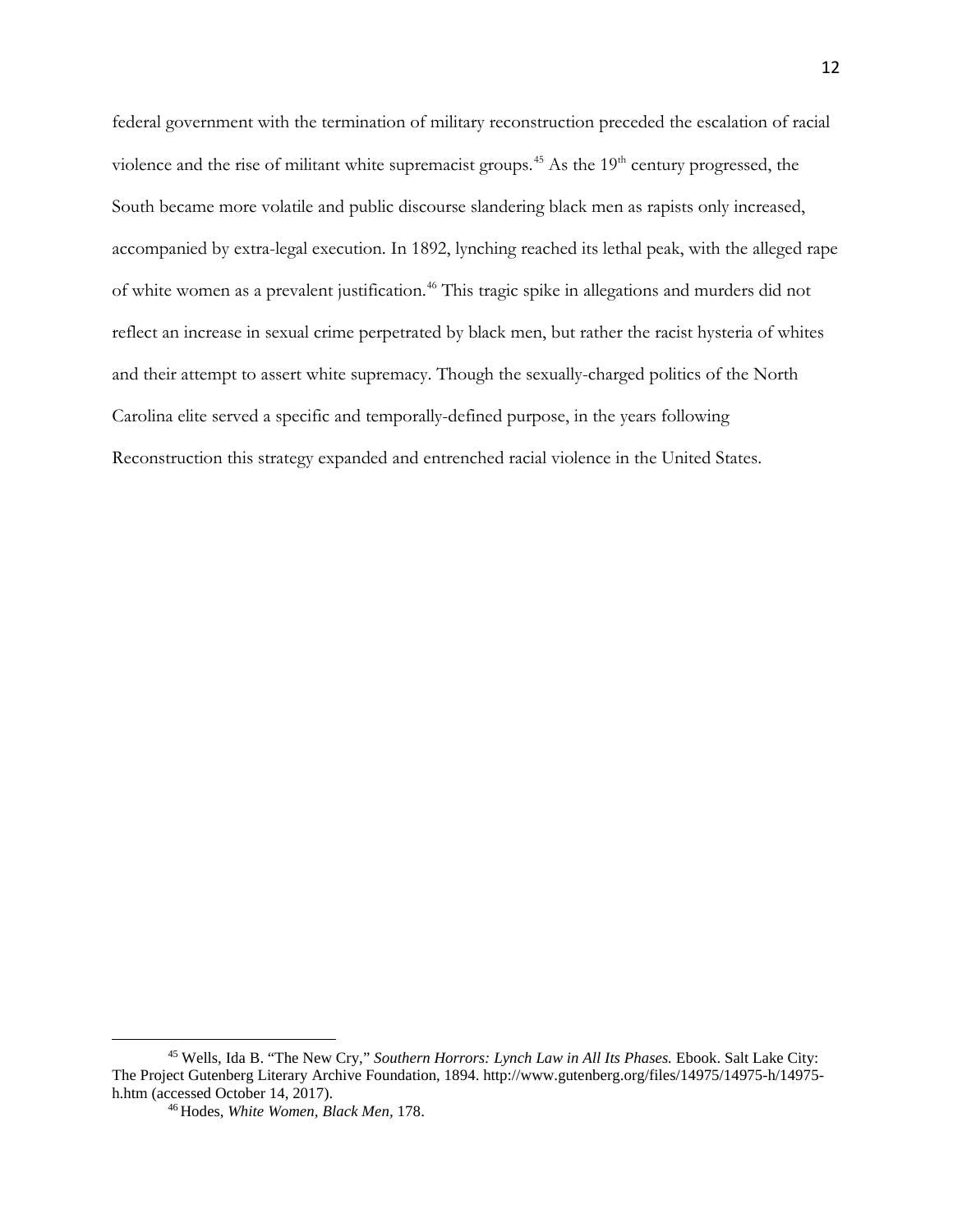# Bibliography

#### Primary

- Coyler, Vincent. "Former Superintendent of the Poor in the Department of North Carolina to the Chairman of the American Freedman's Inquiry Commission," May 25, 1863. O-328 1863, Letters Received, series 12, Adjutant General's Office, Record Group 94. National Archives. http://www.freedmen.umd.edu/Colyer.htm.
- *Chronicling America: Historic American Newspapers.* National Endowment for the Humanities, Library of Congress. http://chroniclingamerica.loc.gov/ (accessed October 7, 2017).
- *Harper's Weekly.* 1868. HarpWeek. http://elections.harpweek.com/1868/cartoons-1868f.asp?UniqueID=1&Year=1868 (accessed October 25, 2017).
- Johnson, President Andrew. "A Proclamation." May 25, 1865. *America's Reconstruction: People and Politics After the Civil War*. University of Houston Digital History. http://www.digitalhistory.uh.edu/exhibits/reconstruction/section4/section4\_pardon1b.htm l (accessed October 23, 2017).
- *The North Carolina Collection Photographic Archives*. University of North Carolina Libraries. http://dc.lib.unc.edu/cdm/singleitem/collection/dig\_nccpa/id/25862/rec/2. (accessed October 13, 2017).
- *North Carolina Digital Collections*. http://digital.ncdcr.gov/cdm/compoundobject/collection/p15012coll8/id/13352/rec/15. (Accessed October 16, 2017).
- North Carolina General Assembly. *Public Laws of North Carolina*. Public Laws of North Carolina, session of 1866, p. 99; and Senate Ex. Doc. no. 26, 39 Cong., 1 Sess., p. 197. March 10, 1866. *LEARN NC*. http://www.learnnc.org/lp/editions/nchist-civilwar/5516. (Accessed October 27, 2017).
- North Carolina State University Postwar Collection. *Civil War Era NC.*  https://cwnc.omeka.chass.ncsu.edu/collection-postwar (accessed October 12, 2017).
- Valley of the Shadow: Two Communities in the American Civil War, University of Virginia Library. http://valley.lib.virginia.edu/news/ss1867/va.au.ss.1867.10.15.xml#04 (accessed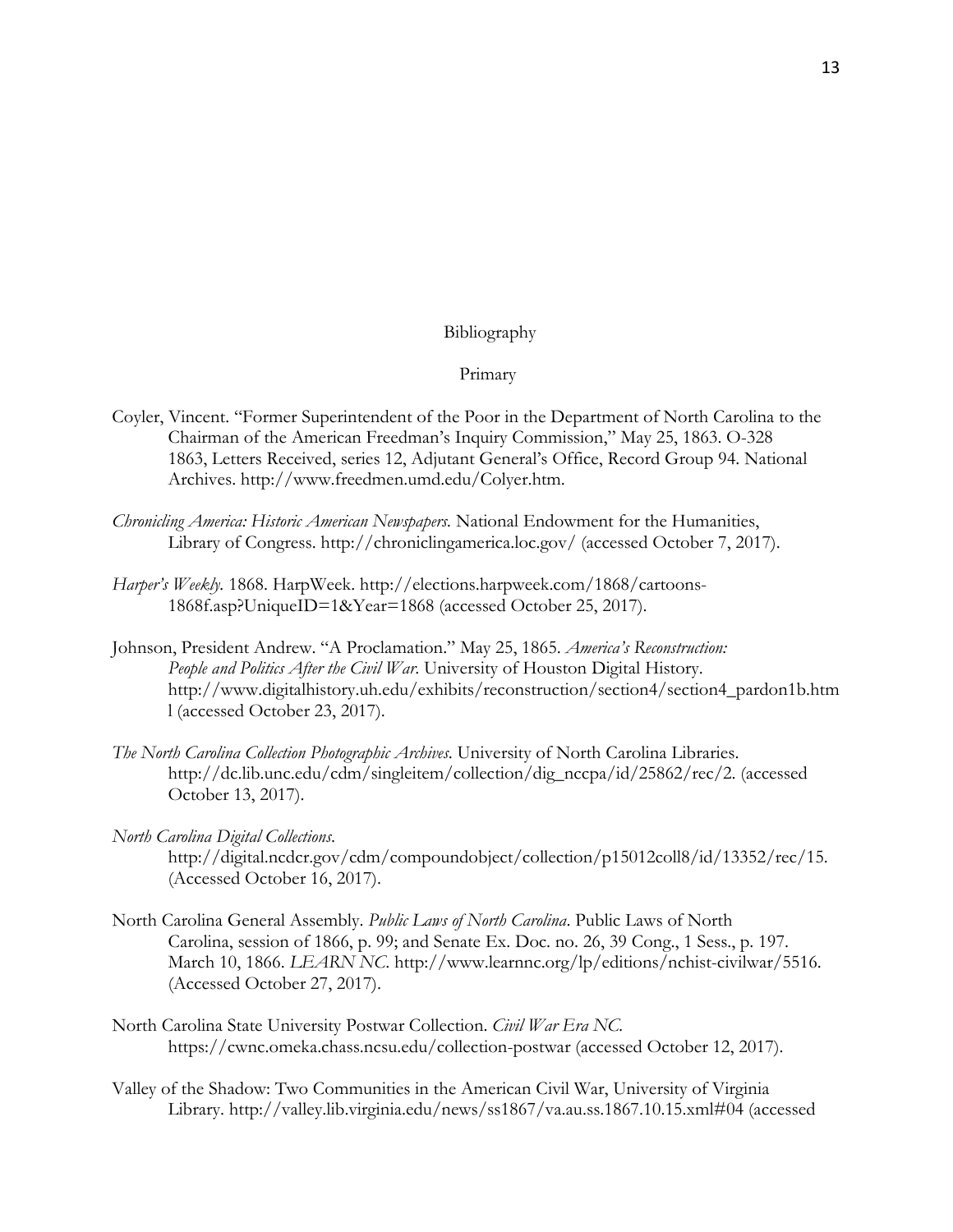October 12, 2017).

Yates, W.J. W.J. Yates to Gov. Jonathan Worth, January 24, 1866. In *Jonathan Worth Papers, 1798-1899*, processed by Rebecca Hollingsworth. The Southern Historical Collection, University of North Carolina Libraries. http://finding-aids.lib.unc.edu/00802/ (accessed October 25, 2017).

# Secondary

- Apel, Dora. *Imagery of Lynching: Black Men, White Women, and the Mob*. New Brunswick, N.J: London: Rutgers University Press, 2004.
- Bardaglio, Peter. "'Shameful Matches': The Regulation of Interracial Sex and Marriage in the South before 1900." In *Sex, Love, Race: Crossing Boundaries in North American History*, edited by Martha Elizabeth Hodes. New York: New York University Press, 1999.
- Brown, David. *North Carolinians in the Era of the Civil War and Reconstruction*. Edited by Paul D Escott. Chapel Hill: University of North Carolina Press, 2008. http://site.ebrary.com/id/10535716.
- Browning, Judkin. "Removing the Mask of Nationality: Unionism, Racism, and Federal Military Occupation in North Carolina, 1862-1865." *The Journal of Southern History* 71, no. 3 (August 1, 2005): 589. https://doi.org/10.2307/27648821.
- Bynum, Victoria E. *Unruly Women: The Politics of Social and Sexual Control in the Old South.*  Chapel Hill: University of North Carolina Press, 1992.
- Carter, Dan T. *When the War Was over: The Failure of Self-Reconstruction in the South, 1865- 1867*. Baton Rouge: Louisiana State University Press, 1985.
- Edwards, Laura F. *Gendered Strife & Confusion: The Political Culture of Reconstruction*. Women in American History. Urbana: University of Illinois Press, 1997.

———. "Sexual Violence, Gender, Reconstruction, and the Extension of Patriarchy in Granville County, North Carolina." *The North Carolina Historical Review* 68, no. 3 (19910701): 237–60.

- ———. "The Disappearance of Susan Daniel and Henderson Cooper: Gender and Narratives of Political Conflict in the Reconstruction-Era U.S. South." *Feminist Studies* 22, no. 2 (1996): 363. https://doi.org/10.2307/3178419.
- Edwards, Rebecca. *Angels in the Machinery: Gender in American Party Politics from the Civil War to the Progressive Era*. New York: Oxford University Press, 1997.
- Escott, Paul D. *Many Excellent People: Power and Privilege in North Carolina, 1850-1900.* Chapel Hill: University of North Carolina Press, 1988.